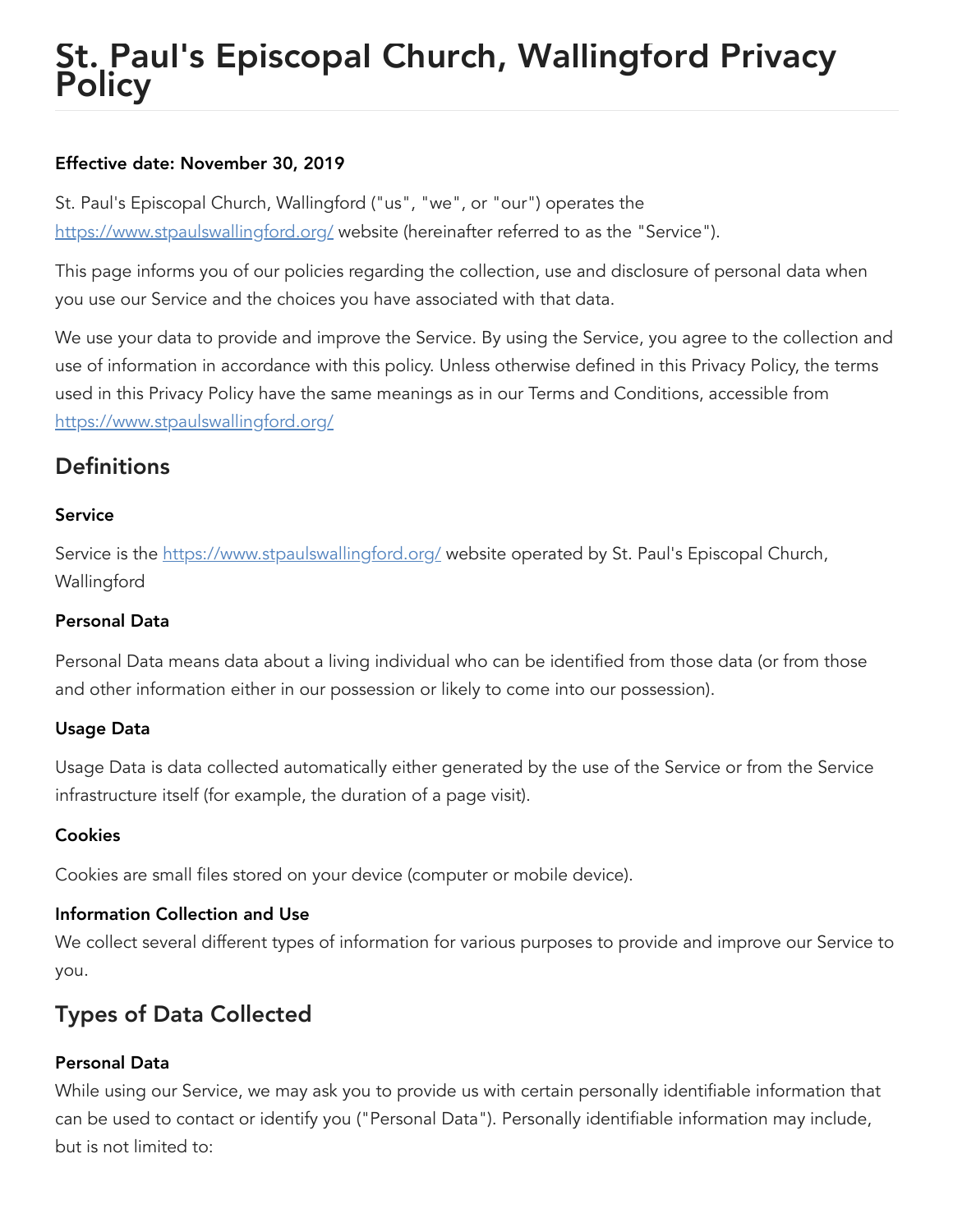- Email address
- First name and last name
- Phone number
- Address, State, Province, ZIP/Postal code, City

#### Cookies and Usage Data

We may use your Personal Data to contact you with newsletters, marketing or promotional materials and other information that may be of interest to you. You may opt out of receiving any, or all, of these communications from us by following the unsubscribe link or the instructions provided in any email we send.

#### Usage Data

We may also collect information on how the Service is accessed and used ("Usage Data"). This Usage Data may include information such as your computer's Internet Protocol address (e.g. IP address), browser type, browser version, the pages of our Service that you visit, the time and date of your visit, the time spent on those pages, unique device identifiers and other diagnostic data.

#### Tracking & Cookies Data

We use cookies and similar tracking technologies to track the activity on our Service and we hold certain information.

Cookies are files with a small amount of data which may include an anonymous unique identifier. Cookies are sent to your browser from a website and stored on your device. Other tracking technologies are also used such as beacons, tags and scripts to collect and track information and to improve and analyse our Service.

You can instruct your browser to refuse all cookies or to indicate when a cookie is being sent. However, if you do not accept cookies, you may not be able to use some portions of our Service.

#### Examples of Cookies we use:

- **•** Session Cookies. We use Session Cookies to operate our Service.
- Preference Cookies. We use Preference Cookies to remember your preferences and various settings.
- Security Cookies. We use Security Cookies for security purposes.

### Use of Data

St. Paul's Episcopal Church, Wallingford uses the collected data for various purposes:

- To provide and maintain our Service
- To notify you about changes to our Service
- To allow you to participate in interactive features of our Service when you choose to do so
- To provide customer support
- To gather analysis or valuable information so that we can improve our Service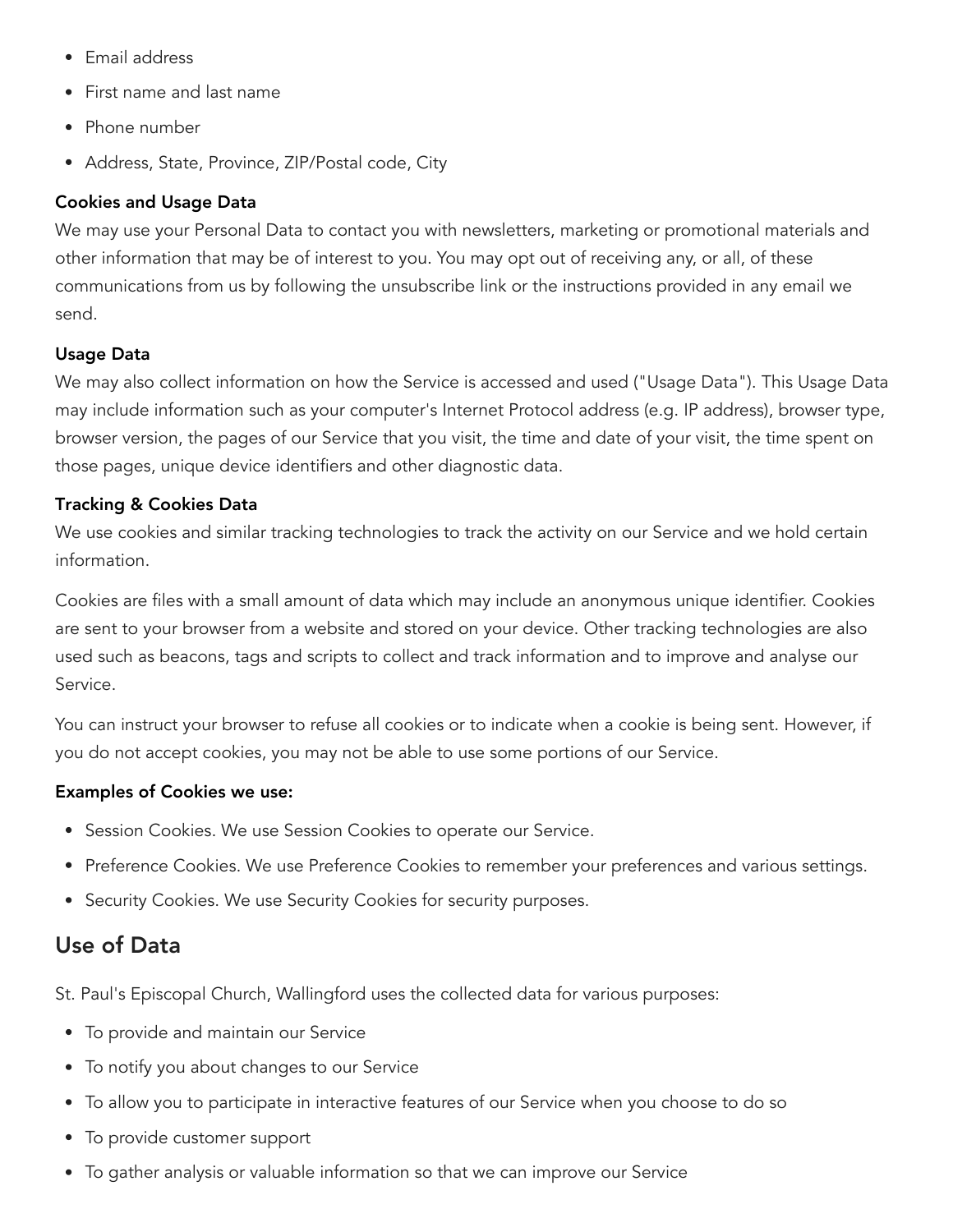- To monitor the usage of our Service
- To detect, prevent and address technical issues
- To provide you with news, special offers and general information about other goods, services and events which we offer that are similar to those that you have already purchased or enquired about unless you have opted not to receive such information

### Transfer of Data

Your information, including Personal Data, may be transferred to - and maintained on - computers located outside of your state, province, country or other governmental jurisdiction where the data protection laws may differ from those of your jurisdiction.

If you are located outside United States and choose to provide information to us, please note that we transfer the data, including Personal Data, to United States and process it there.

Your consent to this Privacy Policy followed by your submission of such information represents your agreement to that transfer.

St. Paul's Episcopal Church, Wallingford will take all the steps reasonably necessary to ensure that your data is treated securely and in accordance with this Privacy Policy and no transfer of your Personal Data will take place to an organisation or a country unless there are adequate controls in place including the security of your data and other personal information.

### Disclosure of Data

#### Disclosure for Law Enforcement

Under certain circumstances, St. Paul's Episcopal Church, Wallingford may be required to disclose your Personal Data if required to do so by law or in response to valid requests by public authorities (e.g. a court or a government agency).

### Legal Requirements

St. Paul's Episcopal Church, Wallingford may disclose your Personal Data in the good faith belief that such action is necessary to:

- To comply with a legal obligation
- To protect and defend the rights or property of St. Paul's Episcopal Church, Wallingford
- To prevent or investigate possible wrongdoing in connection with the Service To protect the personal safety of users of the Service or the public
- To protect against legal liability

### Security of Data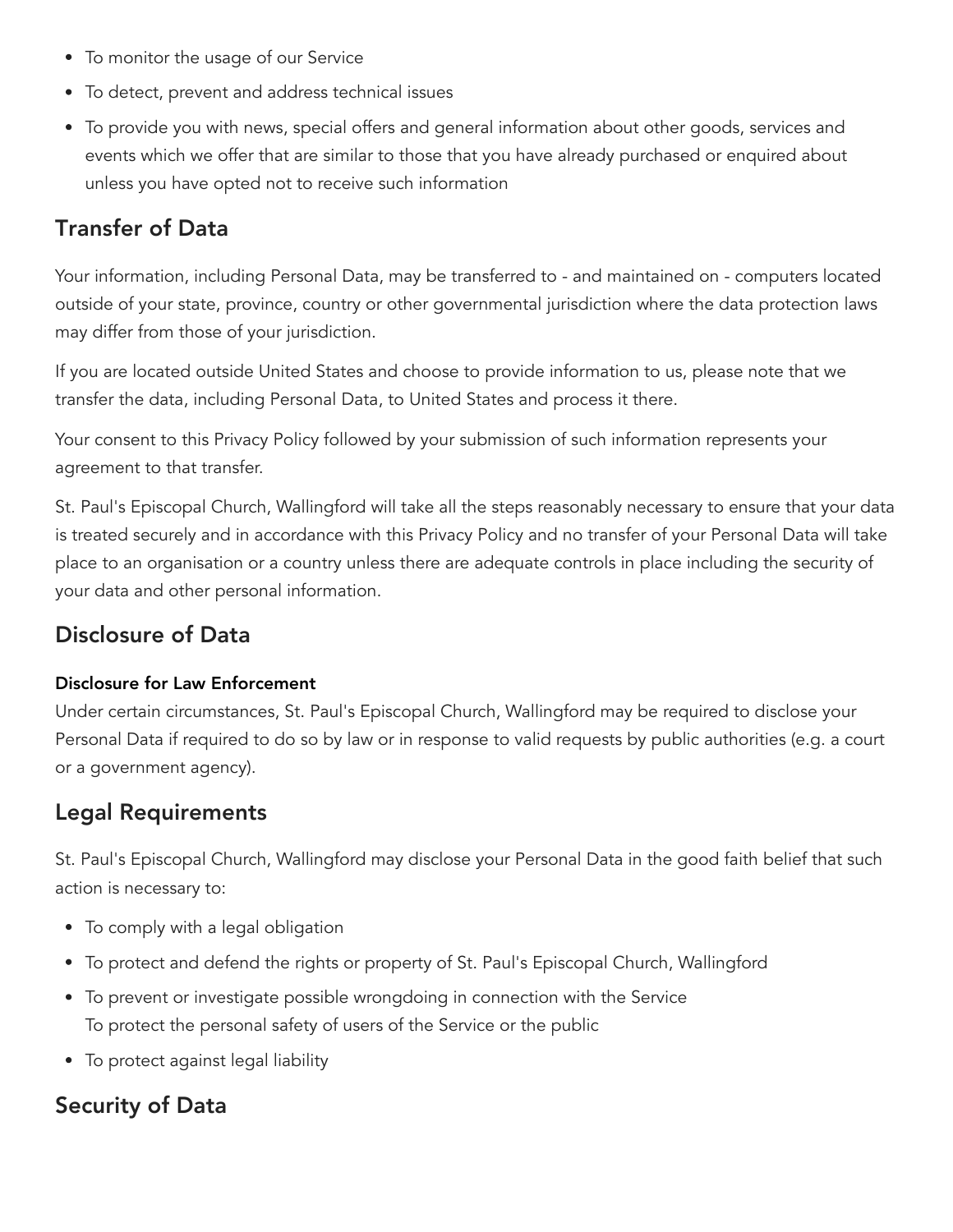The security of your data is important to us but remember that no method of transmission over the Internet or method of electronic storage is 100% secure. While we strive to use commercially acceptable means to protect your Personal Data, we cannot guarantee its absolute security.

### Service Providers

We may employ third party companies and individuals to facilitate our Service ("Service Providers"), provide the Service on our behalf, perform Service-related services or assist us in analysing how our Service is used.

These third parties have access to your Personal Data only to perform these tasks on our behalf and are obligated not to disclose or use it for any other purpose.

### Links to Other Sites

Our Service may contain links to other sites that are not operated by us. If you click a third party link, you will be directed to that third party's site. We strongly advise you to review the Privacy Policy of every site you visit.

We have no control over and assume no responsibility for the content, privacy policies or practices of any third party sites or services.

# Children's Privacy

Our Service does not address anyone under the age of 18 ("Children").

We do not knowingly collect personally identifiable information from anyone under the age of 18. If you are a parent or guardian and you are aware that your Child has provided us with Personal Data, please contact us. If we become aware that we have collected Personal Data from children without verification of parental consent, we take steps to remove that information from our servers.

## Changes to This Privacy Policy

We may update our Privacy Policy from time to time. We will notify you of any changes by posting the new Privacy Policy on this page.

We will let you know via email and/or a prominent notice on our Service, prior to the change becoming effective and update the "effective date" at the top of this Privacy Policy.

You are advised to review this Privacy Policy periodically for any changes. Changes to this Privacy Policy are effective when they are posted on this page.

# Contact Us

If you have any questions about this Privacy Policy, please contact us:

By email: [stpaulswallingford@gmail.com](mailto:stpaulswallingford@gmail.com)

By visiting this page on our website: <https://www.stpaulswallingford.org/contact.html>